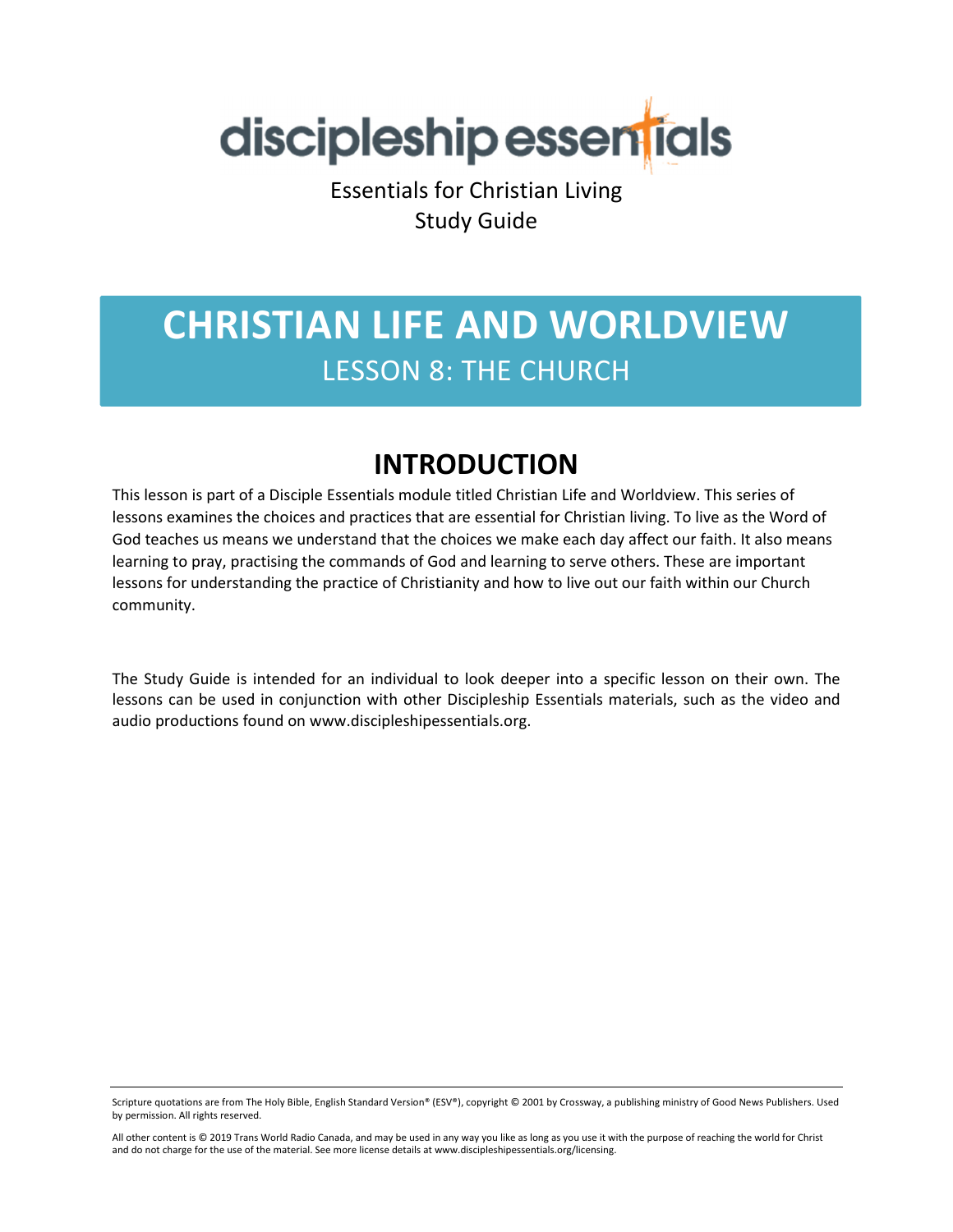# **CHRISTIAN LIFE AND WORLDVIEW**  LESSON 8: THE CHURCH

#### **WHAT IS IT ABOUT?**

What is a church? And what does it mean to be a part of one? This lesson explores the significance of meeting together with other followers of Jesus.

#### Are there beautiful church buildings in your city? Perhaps you have seen a famous cathedral in pictures. We sometimes refer to a building where believers meet as 'a church', but the Church is really the people - not the walls and roof! You might attend a church of thousands, or perhaps meet with just a few other believers in someone's home. Both of these are considered church. There are two senses in which the word 'church' can be used. First, the Church refers to the universal body of all believers worldwide. It also refers to a local gathering of believers, regardless of how big or small the group is. This lesson will explain in more detail what the church is all about.

**JUST SO YOU KNOW…**

### **GETTING STARTED**

**1.**

What is the responsibility of the Church? What is it in the world for?

**2.**

What is your local church like? How do the members of your church love and serve one another?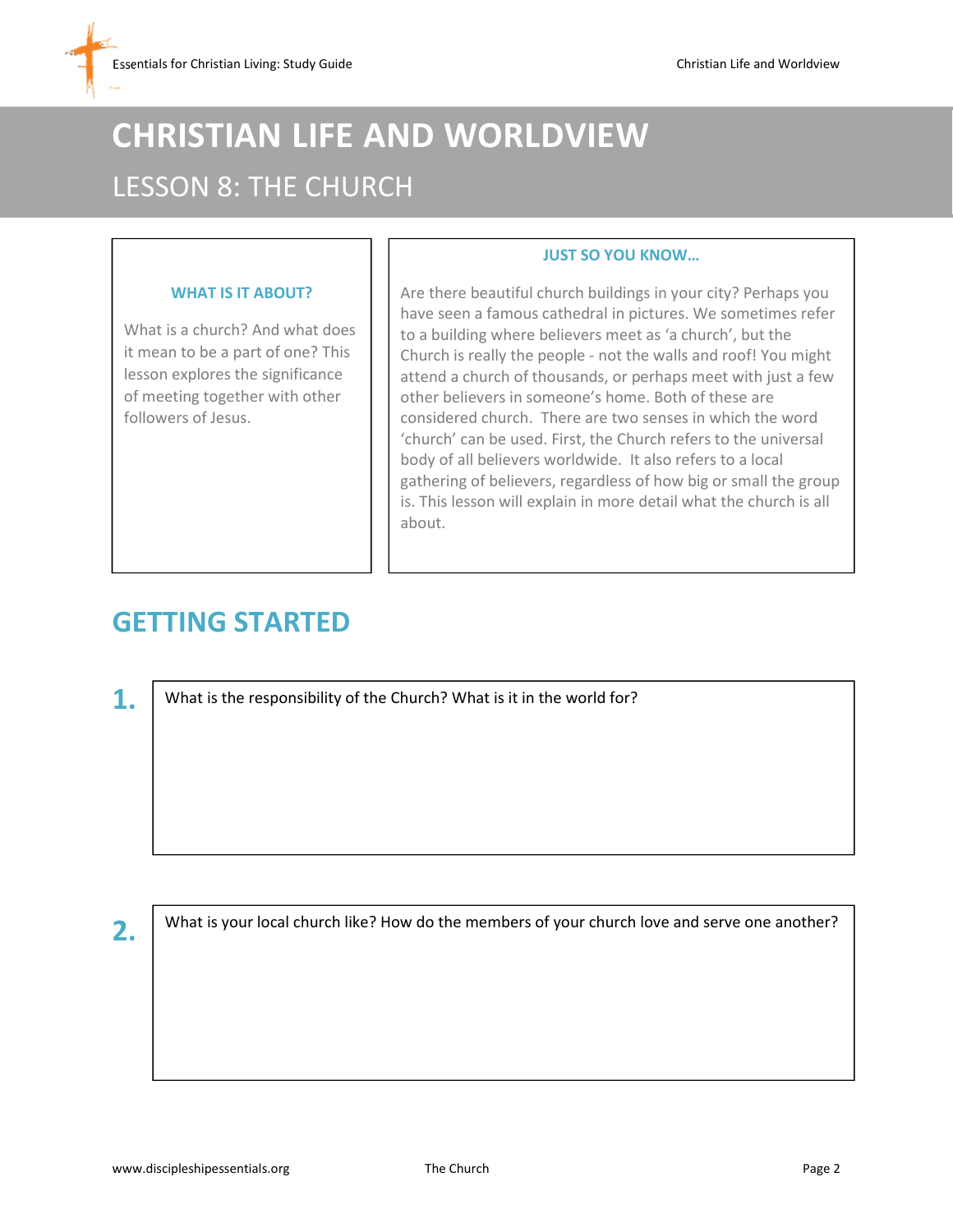### **STUDY**

- **WHAT IS THE CHURCH?** You may look in the dictionary and find that the word 'church' is defined as a building for public worship. However, the word actually came from the Greek word *ekklesia,* which is defined as a gathering of people who have come together for a particular purpose.
	- > In the Bible, the Greek word *ekklesia* is used 115 times and although most translations use the word 'church' in its place, it would be more accurate to use the word 'assembly'.
	- > In the Bible, *ekklesia* denotes an assembly of believers called together into the family of God.
	- **One body, many parts:** The church is described in the Bible as 'the body of Christ' (1 Corinthians 12:27). It has many 'members' or parts that are interconnected to one another, just as our physical body is made up of many parts. Every believer is a member of the Church – the body of Christ. The essential meaning of 'church' is that we are all one. That unity in Christ should *not* be hindered by:
		- o Denominations
		- o Discrimination among believers
		- o Distinction based on country or region
	- > The Location of the Church: The Church is not a building or room where believers gather. It is the assembly of believers – anywhere. Read what the Bible says about where we should worship God. Does God need an ornate building for us to worship Him in?

Read John 4:19-24, Acts 17:24, 1 Corinthians 3:16-17.

> The Significance of the Church: The above verses tell us that the Church is to be a unified group of people in whom God dwells, but for what purpose do they gather? What is the significance of meeting together? Look carefully at the verses below and write down what you learn about church.

| 1 Corinthians 12:12-13 |  |
|------------------------|--|
| Ephesians 4:1-4        |  |
| Ephesians 1:21-23      |  |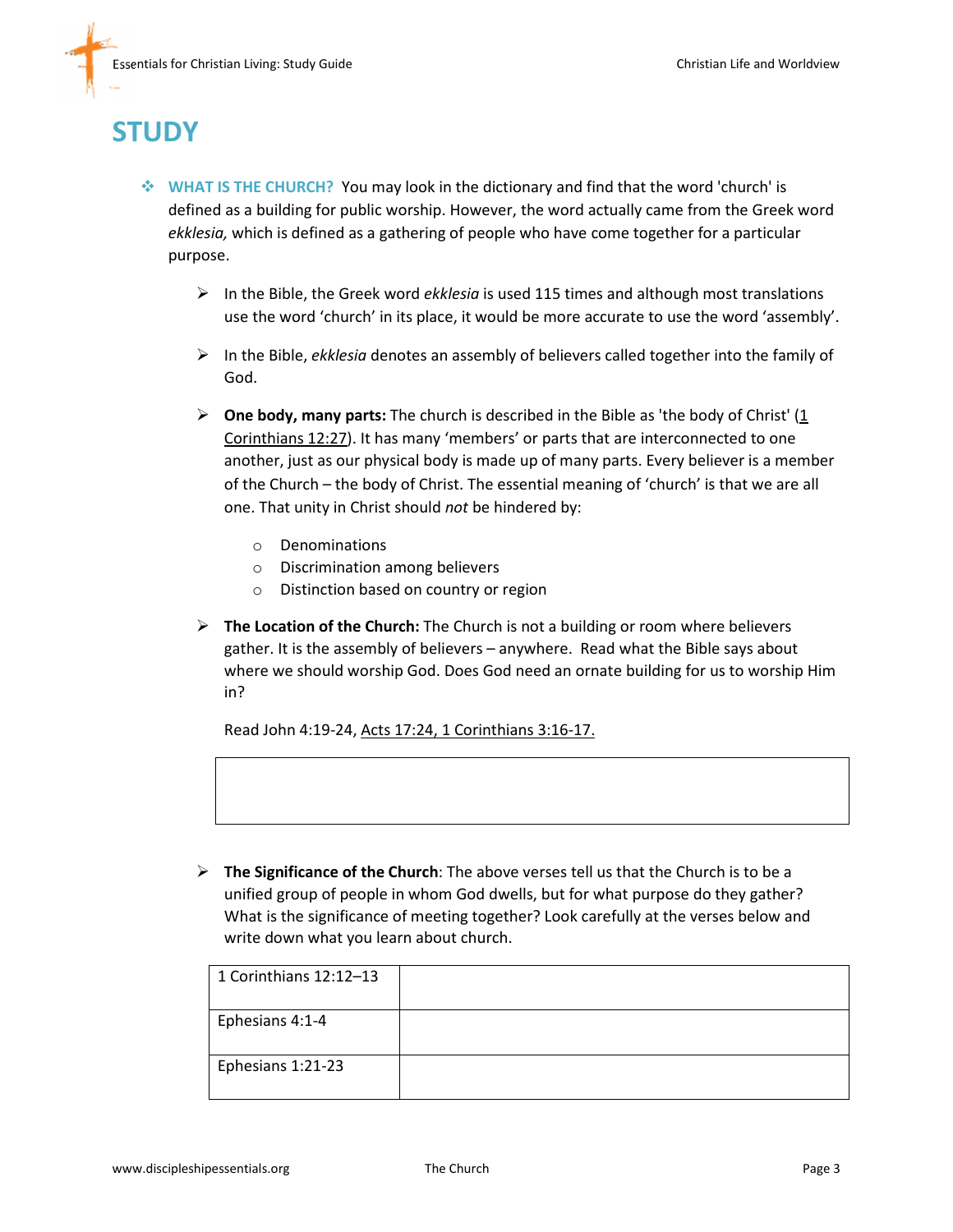| Ephesians 5:25-27 |  |
|-------------------|--|
| Matthew 18:20     |  |

- **HOW THE CHURCH BEGAN:** In the Old Testament we read that God's people were set apart for Himself. They were called the Nation of Israel (Jews) and they were a special people to God. After Christ came, God included the Gentiles as part of His family. (Gentiles are those not born Jews.) The Church now includes all believers from every nation.
	- ▶ Read Acts 2 for a picture of what the early church looked like. What do you learn?

Peter spoke to many who had gathered from various nations and who had travelled to Jerusalem to celebrate Pentecost. The Holy Spirit descended upon the 120 believers who had gathered and were waiting as Jesus had commanded. Filled with the Holy Spirit they began to speak in tongues. The people were shocked to hear about the works of God, each in his own language.

- > Before Pentecost, these people may have been devout Jews, or from other religions. But when they chose to put their trust in Jesus for the forgiveness of their sins, they became the church.
- **THE PURPOSE OF THE CHURCH:** The church in the beginning operated like a family that cared for one another rather than a business or school.
	- Read Acts 2:42-47 and list some of the things that the early Church did for one another:

God did not design us to be alone and to accomplish the mission He gave us with our own two hands. Christians need each other - helping, teaching, and providing for needs. Together we can serve our community better.

 **THE CHURCH TODAY:** Meeting together is still as necessary and relevant as it was in the early days of Christianity. Each of the above activities can still be done in the Church today!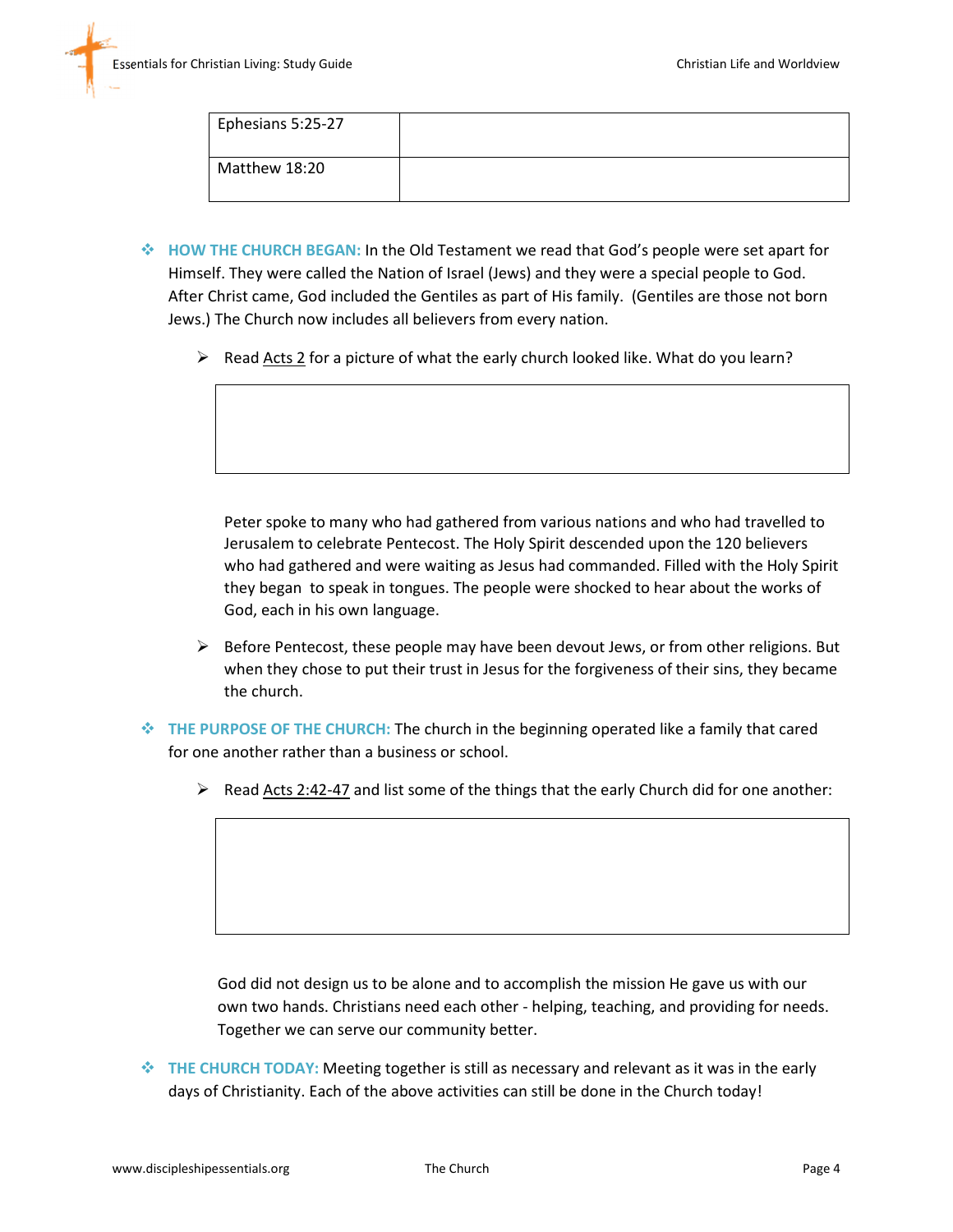| Colossians 3:16      |  |
|----------------------|--|
| Hebrews 10:25        |  |
| 1 Thessalonians 5:11 |  |
| Matthew 16:18        |  |
| James 5:14           |  |
| Ephesians 5:19       |  |

The beauty of the Church was that everyone who believed in Jesus gathered as a family despite differences of status and backgrounds. The Church's mission was to share Christ's Gospel and make new disciples.

The Church is not a building or location, but it is a group of people with one common belief and one common mission. The community of believers working together accomplishes its mission, and benefits each member as well as the community.

As the Holy Spirit works in our lives, we are able to live alongside and love one another. The Spirit helps us to accomplish the purpose of the Church in the world. As part of the church, we have unique opportunities to care for one another, support one another as we battle sin, and become the people God wants us to be.

#### **IN SUMMARY**

- **The Church is an assembly of people who follow Jesus. It is not the building where His** followers meet.
- The significance of the Church is to be unified, to love one another, support and provide for one another, and to serve those around them.
- The Church began after Jesus ascended to Heaven from earth, and His followers gathered together for mutual support and to teach others.
- The early Church devoted themselves to the Apostles' teaching, prayer, fellowship, and serving their community.
- $\bullet$  The Church today must still meet together for these purposes in order to make disciples, and then help them grow in the faith and knowledge of Jesus Christ.